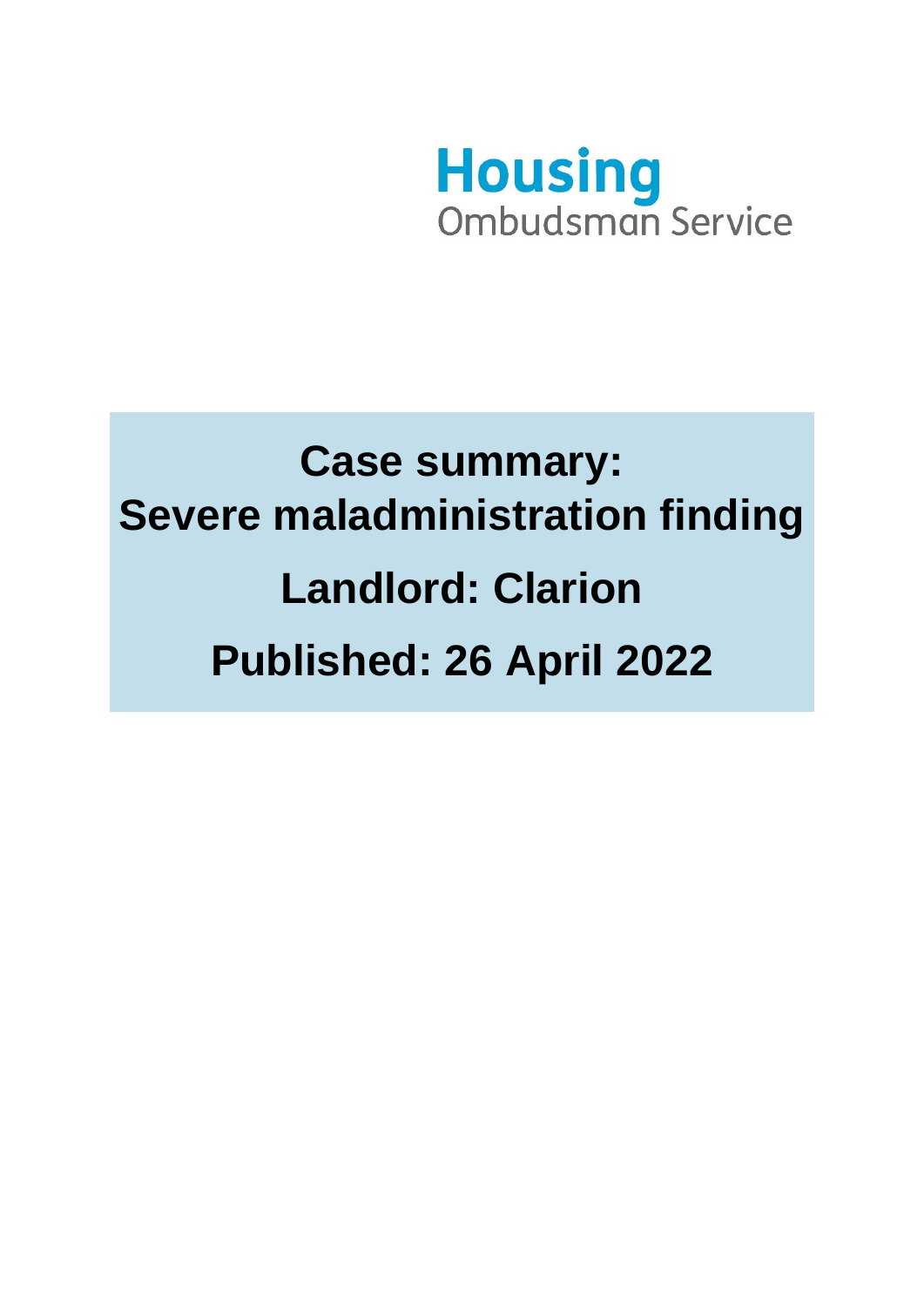## **Landlord: Clarion**

#### **Complaint reference: 201910195**

**Complaint categories: Repairs (leaks, damp, mould) and complaint handling** 

## **The complaint**

Mrs C complained about the landlord's handling of repairs to her roof and to address damp and mould. She also complained about repairs to address cracking and the handling of her complaint.

## **Background and summary of events**

Mrs C reported her roof began leaking in 2017 causing damage, damp and mould internally. She said when it rained water leaked down the walls causing her family's health and living conditions to be seriously impacted. The repair history provided by the landlord shows she reported leaks, damp/mould and cracks to the interior of the property regularly throughout 2019.

Whatever action was taken, however, failed to resolve the problem. Mrs C has explained that despite the landlord confirming she needed a new roof it had told her there would be no funding for this until 2025, with 2022 as the "best case scenario." It said it would address the resulting internal damage to the property once the repairs were resolved.

Mrs C complained about the potential delay of the roof replacement. The landlord responded saying that having exhausted all interim repairs, it had brought forward the roof replacement works to start in early 2020. When this did not happen, she requested an escalation of her complaint to Stage 2 of the landlord's complaints process but received no response. Following the Ombudsman's intervention, the landlord escalated the complaint for review.

The landlord contacted Mrs C and explained that works were delayed due to unarmoured overhead cables, which meant scaffolding could not be erected.

In recognition of the delayed start date the landlord paid her £50 compensation. It said her request that damp and mould be addressed would need investigating once the roof had been replaced and it had alerted its repairs service to attend and inspect the property once the roof works were complete.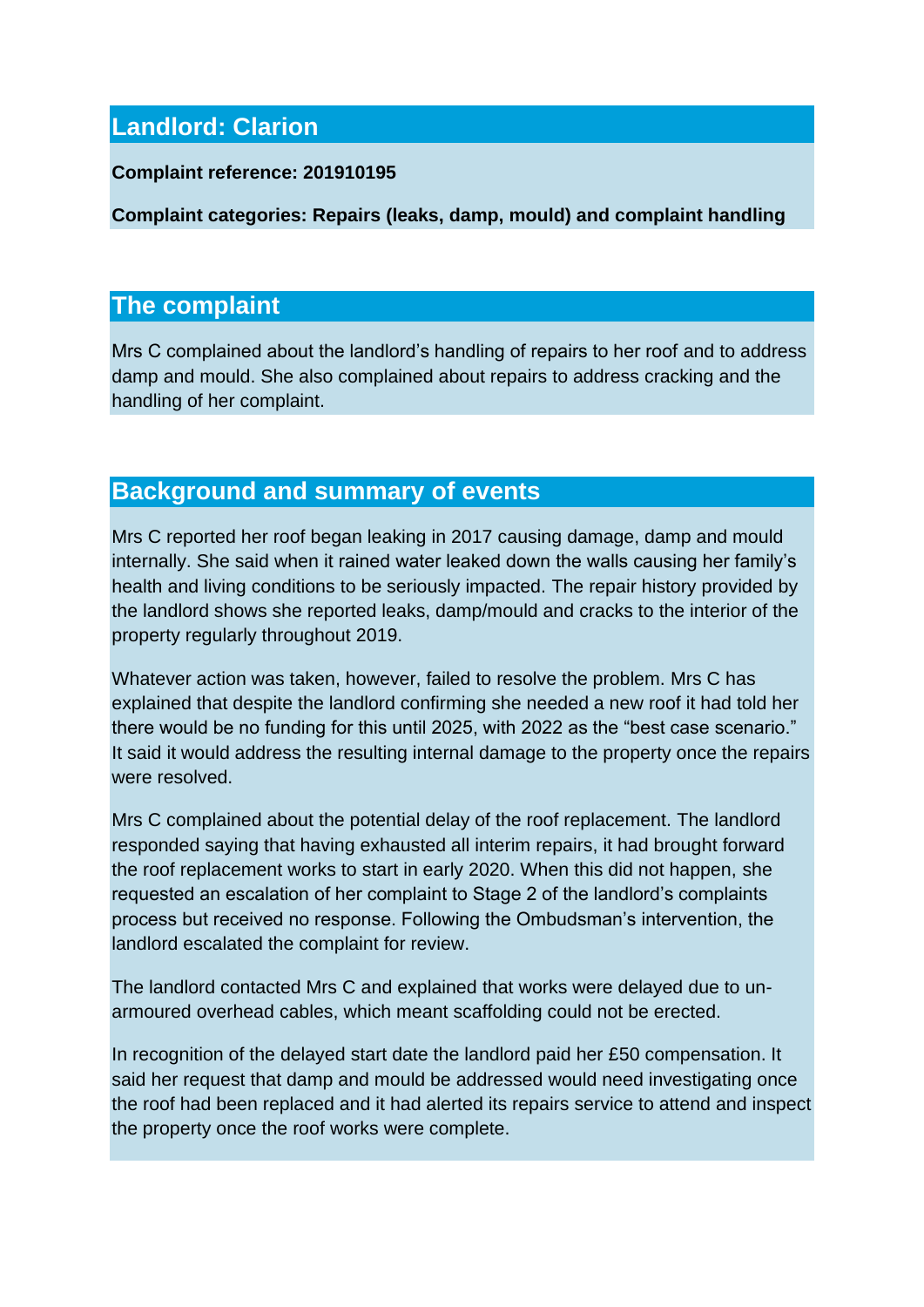Work to the roof started in spring 2020, but as a result of the need to re-strip the roof on two subsequent occasions the work took until summer 2020 to complete. The landlord's records indicate that a subsequent inspection confirmed no further roof leaks were present at that point. Mrs C has said that despite being told internal repairs would then be undertaken she constantly had to chase the landlord for information about this.

Meanwhile, Mrs C had also reported cracking to the walls and a structural engineer attended. She said the engineer found there to be considerable subsidence – causing cracks in every room and externally - that should have been dealt with a year ago. She reported that extensive damp throughout the house had damaged her belongings which had had to be thrown away, and that damp and mould in the kitchen meant she was unable to fully use it.

Mrs C raised a formal complaint with the landlord about its lack of action to repair the property and make it habitable following the roof replacement and problems associated with continuing damp and mould. She complained of continuing leaks, cracking from subsidence, and that damp and mould were making the property uninhabitable and affecting her family's health. She chased a response, with the Ombudsman intervening to ask that the landlord respond. Mrs C has also contacted Environmental Health which advised her to not use the rooms affected by damp and mould, which she said was not possible.

In 2021 arrangements were made to decant Mrs C to a hotel for a period of 4-6 weeks, which was subsequently extended.

### **Assessment and findings**

The Ombudsman has not been provided with full details of the landlord's repair records or its communication with Mrs C. That said, the essential facts of the case do not appear to be disputed and so the Ombudsman has based its determination on the information provided. Taking each aspect of the complaint in turn the Ombudsman finds as follows:

*Roof repair/replacement*: It is not disputed that Mrs C's property suffered several roof leaks which repairs failed to resolve, eventually necessitating a roof replacement. The Ombudsman has seen no evidence that the fact that a new roof was required was due to a failure on the part of the landlord. There is also a suggestion from her account that the landlord brought forward the planned works, which indicates the landlord was responding appropriately to the urgency of the situation.

While the landlord provided an explanation to Mrs C about the delay in the start date and subsequently agreed on a new date, which was adhered to, it should still be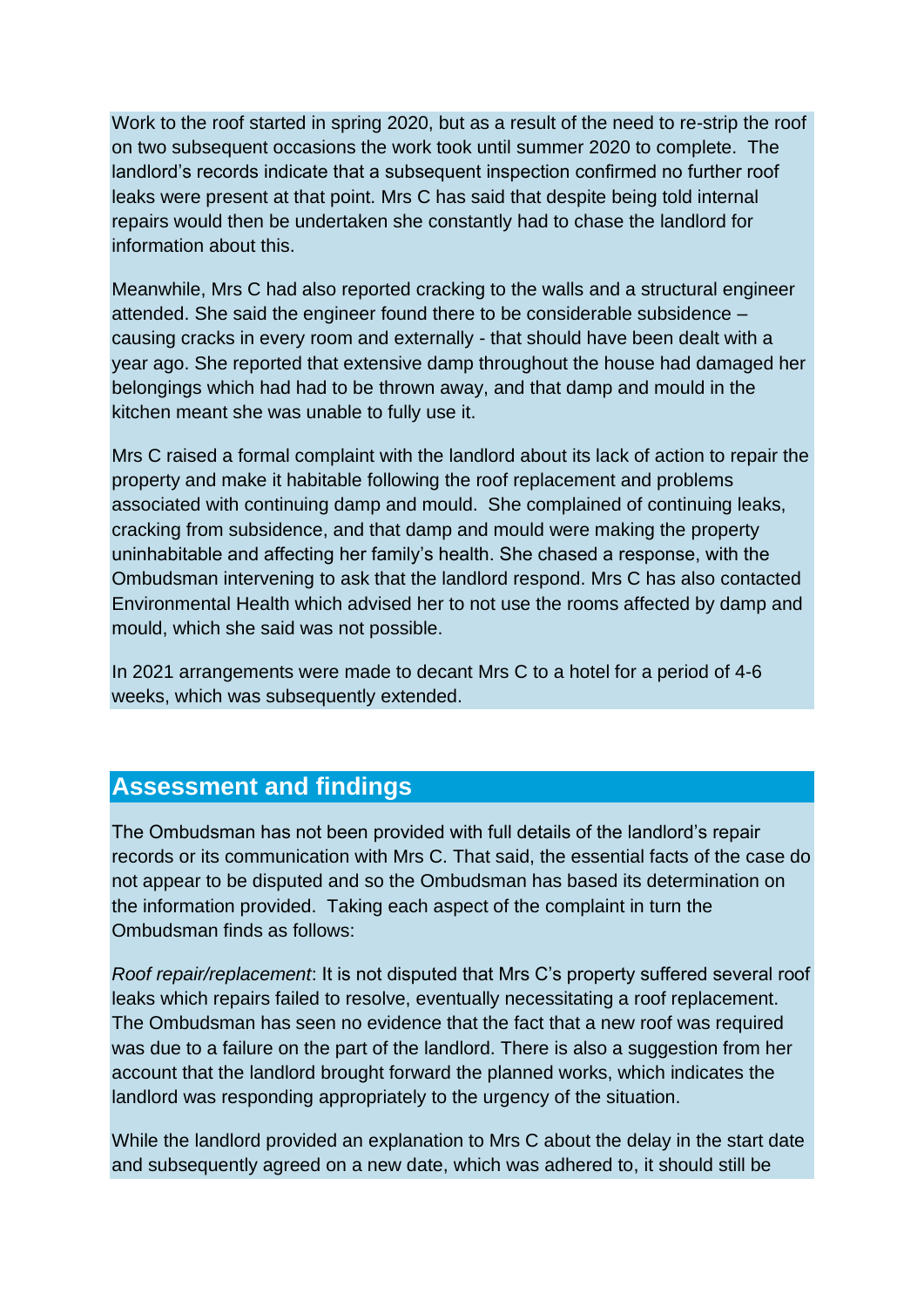noted that Mrs C had been patient while the landlord explored other avenues to fix the roof, despite reporting that leaks had seriously impacted her living conditions, and the month delay in communicating that there was a delay to works starting, would have caused further unnecessary distress and inconvenience to Mrs C and her family.

Mrs C's frustration was then further exacerbated when the replacement works became protracted with the roof having to be re-laid three times, taking until the summer of 2020 to complete. The details and reason for this is not entirely clear, but the landlord was responsible for the work of its contractors and the Ombudsman does not consider the £50 compensation it paid in its complaint response for the delayed start date fully recognised the overall impact on her and her family – both of considerable disruption and disappointment – in the time taken to complete the roof replacement.

*Damp and mould*: The delay discussed above also had a knock-on effect to the time taken to address the resulting damp and mould. The evidence provided does not make clear the extent to which the problems with the roof were the cause of damp and mould in the property as there is also an indication of issues with a damp course. But it is apparent from Mrs C's description of leaks following heavy rainfall, that it was likely a considerable contributory factor. The Ombudsman does not consider it unreasonable for the landlord to want to await the completion of the roof replacement before undertaking work to address the damp and mould; and Mrs C appears to have agreed to this.

But despite the roof replacement being completed, despite the structural engineer's findings, and despite Mrs C's subsequent chasing of the landlord for updates and a response to her repeatedly raised complaint, it failed to update her on action to resolve the issues or to respond to her complaint. Indeed, the evidence does not show any significant action was taken to address the damp and mould and make good the resulting damage to the property until spring 2021, with the actual repairs being undertaken from the summer of 2021. That was a substantial time of over a year for Mrs C and her family to wait for this to be done, all the while living in deteriorating and less than ideal conditions.

The landlord's failure to respond to Mrs C's request for updates appears due to a failure by the landlord's call centre to relay updates from its technical inspection officer back to Mrs C. That breakdown in communication was a service failure which caused Mrs C obvious and understandable frustration and annoyance. This was then further compounded by the landlord's failure to respond to her formal complaints about the issue, for which it has provided no explanation. The evidence indicates that during this time the landlord was seeking to investigate and resolve the subsidence issue through its insurers. Nevertheless, this ought to have proved no obstacle to it responding in the interim to the issue of damp and mould and seeking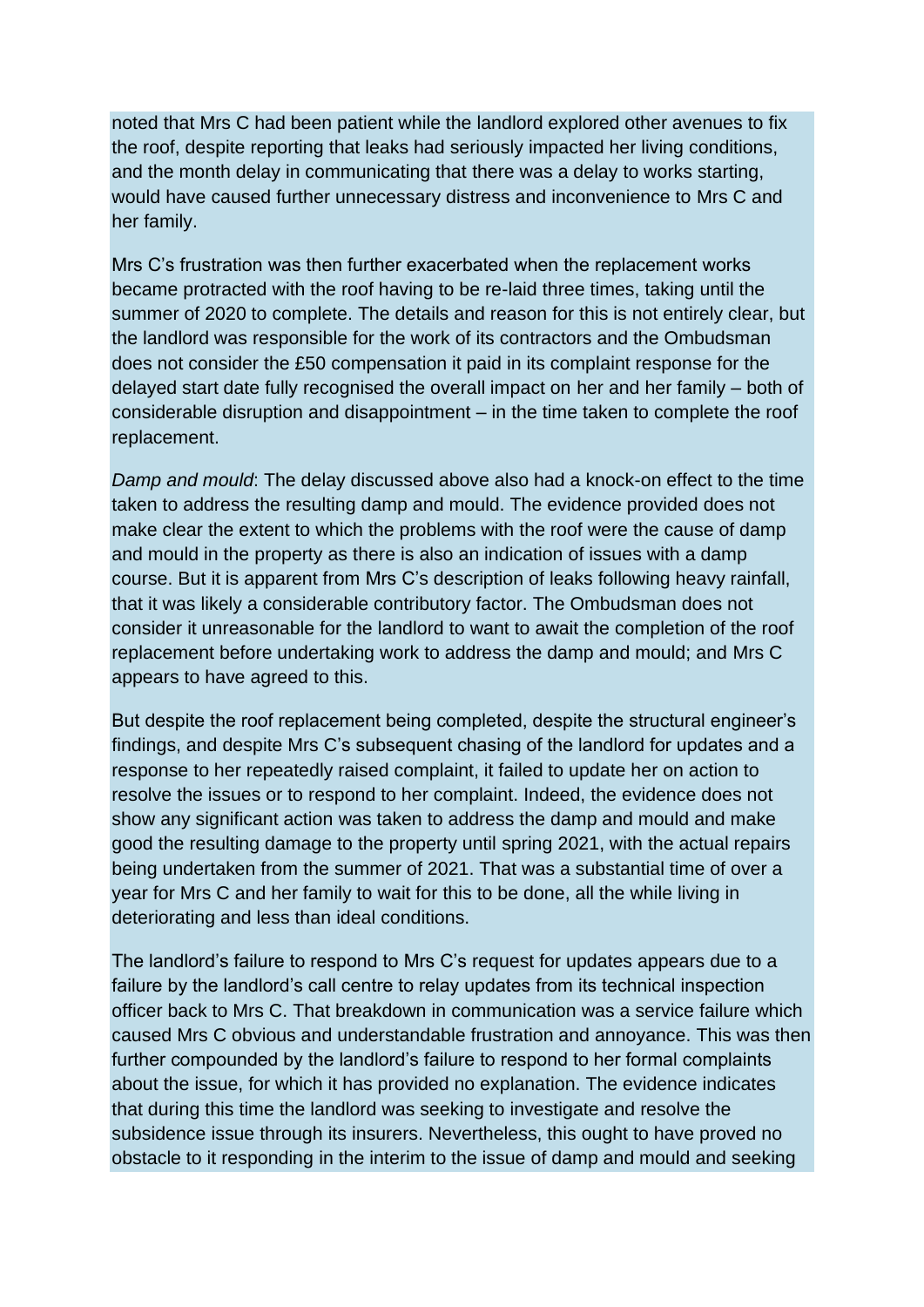to improve Mrs C's living conditions while a decision on the subsidence was reached.

Indeed, this is what eventually happened, as 'non-insured' repairs were undertaken, while the insurance claim was still pending. In the Ombudsman's view, this was a significant delay, of which the stress and inconvenience on Mrs C and her family was eventually sufficiently recognised by the landlord in its offer of £1,200 compensation.

*Cracking (subsidence)*: The landlord was clearly not responsible for the fact of the subsidence, but once cracks were reported it was responsible for ensuring these and any underlying issue was addressed. The evidence the Ombudsman has seen indicates that it did so by responding to the initial reports of cracks with a claim for subsidence. In light of the repudiation of this first claim it was not unreasonable for the landlord to not look to pursue an underlying cause at that point. But it was still responsible for making good any damage to the property. Mrs C has said that the structural engineer noted damage which ought to have been addressed the previous year. The Ombudsman can only base its findings on the available evidence, and it has been provided with no evidence to verify either if this was said or to what any such comment was specifically related. It does note, however, that it was not considered that the cracking necessitated a decant, so concludes from this that the cracking in 2019 was not so severe as to render the property potentially unsafe or not fit for habitation.

Notwithstanding this, the evidence does show that when Mrs C had reported a worsening of the situation in 2020 the landlord had responded appropriately by obtaining the further structural engineer's assessment and submitting its further claim for subsidence. That was an appropriate response by the landlord, and it was reasonable that Mrs C indicated she was willing to await the outcome before repairs were addressed.

However, that being the case, it was imperative that the landlord keep Mrs C updated on developments so as to reassure her that all necessary action was being taken to address the subsidence and resolve the cracking in the property. The Ombudsman finds that it failed to do so. The visit from a loss adjuster failed to materialise and after repeated chasing by her the landlord acknowledged its failure to raise a request for this. Similarly, despite Mrs C apparently being told monitoring equipment would be installed, this was not done until a year later.

Meanwhile, Mrs C and her family were experiencing understandable concern and inconvenience of living in a property with potential structural issues. The Ombudsman considers the landlord failed to progress its investigation of the subsidence issue as promptly as it ought to have, bearing in mind the worsening of the situation and the duration of time since she first reported the cracking. This delay and the lack of information and updates from the landlord understandably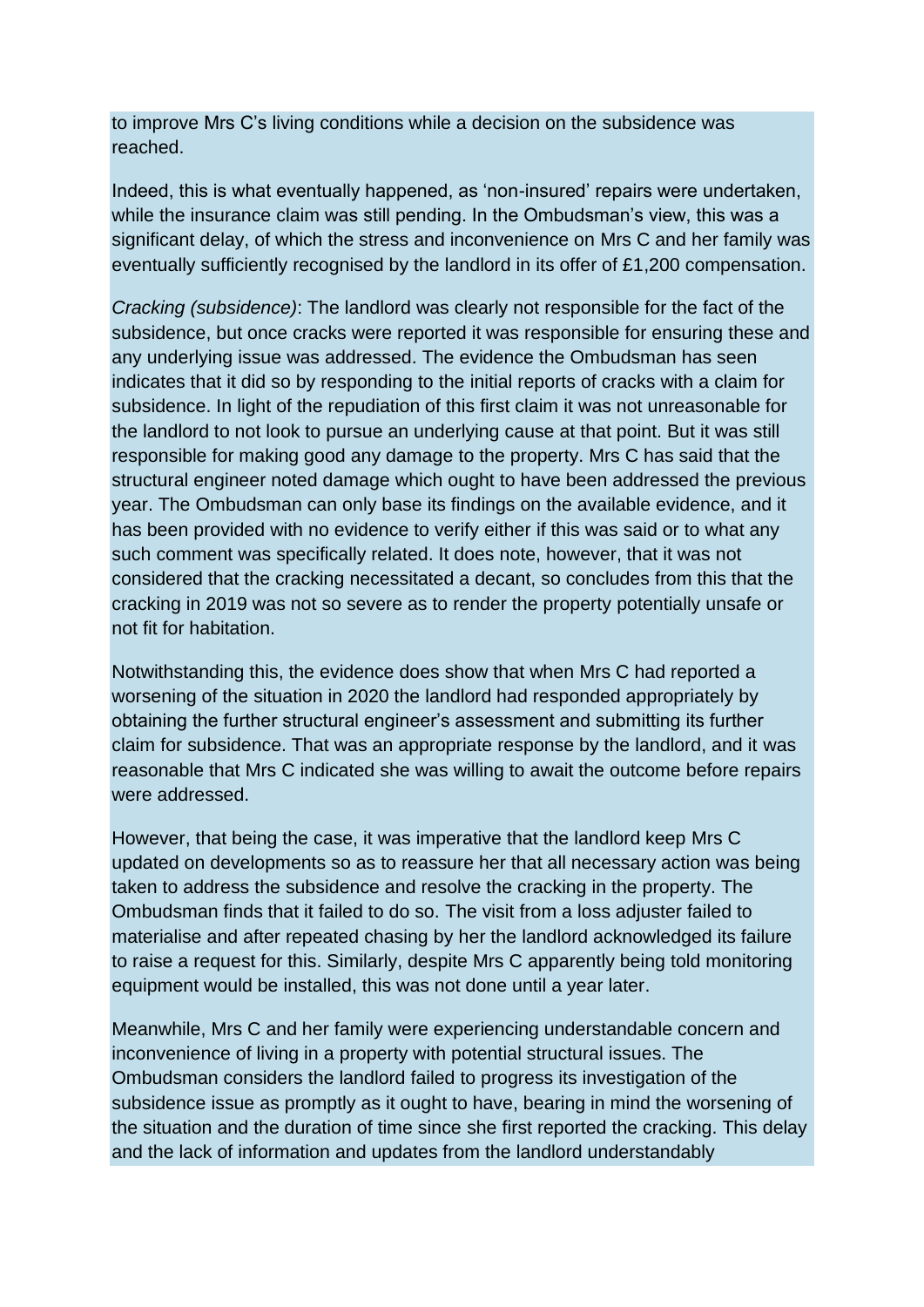undermined Mrs C's confidence that matters were being progressed sufficiently quickly.

*Complaint handling*: Threaded throughout this case is the evident frustration and exasperation of Mrs C at the fact that the landlord repeatedly failed to respond to her complaints. Her complaint about the delayed start of the roof replacement was not escalated by the landlord until the Ombudsman intervened, eliciting a response some four months later. Her later complaint, which by then concerned additional matters including worsening damp/mould and the cracking, was not responded to. This was despite her chasing a response and the Ombudsman on her behalf.

Indeed, it was only following the Ombudsman's further intervention that the landlord provided its Stage 1 response, some five months after Mrs C had first submitted the complaint. These service failures were then compounded by the landlord's failure to provide her with its Stage 2 review until after her chasing a response. The Ombudsman notes its final response came 12 weeks after she had first requested it. That delay was considerably beyond the landlord's 20 working day service standard for such a response.

All in all, therefore, the Ombudsman finds the landlord's oversight of its complaints procedure was poor. It failed to ensure Mrs C was provided with responses within the timeframes she was entitled to expect and its failure to do so necessitated the involvement of her and the intervention of the Ombudsman to an unreasonable degree. The delay, time and trouble suffered by Mrs C in pursuit of her complaint was not only considerably inconvenient and frustrating for her but, in the Ombudsman's view, will also have given her little confidence her complaints were being treated as seriously as they deserved to be.

Aside from the delays, the Ombudsman notes Mrs C also raised during the course of her complaints her claim that her personal belongings had been damaged as a result of the leaks, damp and mould, and that various items had had to be replaced. She also made repeated reference to the detrimental impact of the mould and damp on her family's health. Although the landlord eventually, and appropriately, advised her in its final Stage 2 response as to how to make an insurance claim (either through her own or its insurance) for her damaged belongings, this was relatively late in the day and ought to have been explained sooner.

With respect to any alleged impact on Mrs C's family's health, the Ombudsman has seen no attempt by the landlord in its complaint responses or otherwise to advise her as to how to pursue a personal injury claim for this; if that was something she wished to do. In the Ombudsman's view, the landlord's failure to advise her on the appropriate course of action for such a claim was an oversight which lacked appropriate customer focus.